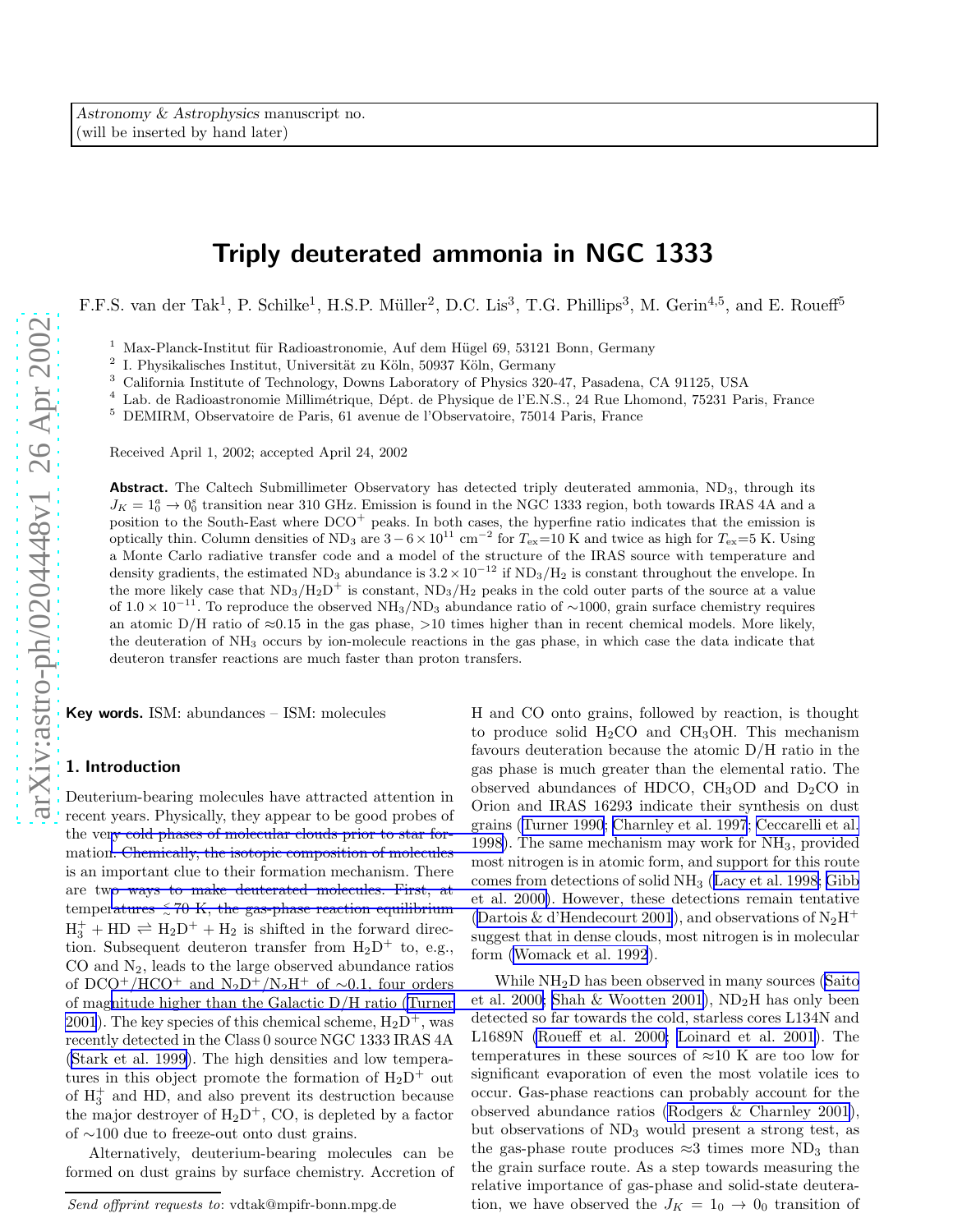

Fig. 1. Top: Spectrum of NGC 1333 IRAS 4A near 309.9 GHz, taken with the CSO, with the 3-component fit described in the text overplotted and the expected positions of the hyperfine components of the ND<sub>3</sub>  $J_K = 1_0^a \rightarrow 0_0^s$  line indicated. Bottom: Spectrum taken at the  $(+23, -06)$ <sup>"</sup> offset position, where  $DCO^+$  peaks.

ND<sup>3</sup> towards NGC 1333. Together with similar observations towards Barnard 1 by [Lis et al. \(2002](#page-3-0)), this is the first detection of a triply deuterated molecule in interstellar space.

# 2. Observations and Results

The rotational energy levels of symmetric top molecules are labeled by the total angular momentum J and its projection [on the molecular symmetry axis](#page-3-0)  $K$ . For  $NH<sub>3</sub>$  and ND3, inversion motion splits each level further into states which are symmetric (s) and antisymmetric (a) upon reflection in the plane of the H or D atoms. The measured frequencies of the ND<sub>3</sub>  $J_K = 1_0^a \rightarrow 0_0^s$  transition are 309908.46  $(F=1\rightarrow 1)$ , 309909.69  $(F=2\rightarrow 1)$  and 309911.53  $(F=0\rightarrow 1)$  MHz; those of the  $J_K = 1_0^s \rightarrow 0_0^a$  transition are 306735.58  $(F=1\rightarrow1)$ , 306736.96  $(F=2\rightarrow1)$  and 306738.95  $(F=0\rightarrow 1)$  $(F=0\rightarrow 1)$  $(F=0\rightarrow 1)$  MHz ([Helminger & Gordy 1969](#page-3-0)). Due to spin statistics, the  $J_K = 1_0^a \rightarrow 0_0^s$  transition is stronger than the  $J_K = 1_0^s \rightarrow 0_0^a$  transition by a factor of 10.

The Caltech Submillimeter Observatory (CSO) is a 10.4-m single-dish antenna located atop Mauna Kea, Hawaii. At 310 GHz, the CSO has an FWHM beam size

of 25′′, slightly larger than the diffraction limit. Initial observations of ND<sub>3</sub>  $J_K = 1_0^a \rightarrow 0_0^s$  toward NGC 1333 IRAS 4A  $(\alpha_{2000} = 03^h 29^m 10^s.3, \ \delta_{2000} = +31°13'32'')$ were carried out December 5-8, 2001. Additional data were taken January 24, 2002, with the local oscillator frequency shifted to verify the sideband origin of detected features. Weather conditions were average with zenith opacities of  $\approx 0.1$  at 225 GHz. An IF frequency of 1594 MHz was used to put the  $J_K = 1_0^s \rightarrow 0_0^a$  transition in the image sideband. To subtract atmospheric and instrumental background, positions 240′′ offset were observed using the chopping secondary mirror. The main beam efficiency at the time of observations, measured through observations of Saturn, was 64%, using a planetary brightness temperature of 135 K at 310 GHz.

Figure 1 (top) shows the combined data from all nights, aligned in signal frequency. This spectrum represents 151 minutes of on-source integration with a mean  $T_{\rm sys}$  of 521 K and a source elevation of 44°. A feature is detected at 309909.4 MHz, at which frequency neither the JPL [\(Pickett et al. 1998](#page-3-0), spec.jpl.nasa.gov) nor the CDMS (Müller et al.  $2001$ , www.cdms.de) catalog lists any plausible molecular lines other than  $ND_3$ . The 307 GHz component is not detected to  $T_{\text{mb}} < 14 \text{ mK } (1\sigma)$ .

Data were also obtained at a position 23′′ East and 6 ′′ South of the IRAS 4A position, which is where the  $DCO^+$  3→2 emission peaks (Lis et al., in preparation). The bottom panel of Figure 1 shows that the  $ND_3$  line is also somewhat stronger than at the IRAS 4A position. The noise level for this spectrum is 23 mK  $(1\sigma)$ .

Lines of  $ND_3$  exhibit hyperfine structure due to coupling of the <sup>14</sup>N nuclear spin with the rotational angular momentum. Splitting due to D, owing to its small quadrupole moment, is only  $\approx 200$  kHz and remains unresolved in our data. Thus, we have fitted the observed spectrum with three Gaussian profiles with optical depth ratios of 5:3:1 and assuming that the components have equal widths and excitation temperatures. Such a fit has four parameters: optical depth  $\tau$ , central velocity  $V_0$ , line width  $\Delta V$  and intensity  $T_{\rm mb}{=}\tau(T_{\rm ex}-T_{\rm bg}).$  We used the HFS method inside the CLASS package. Leaving all parameters free gives the values reported in columns 2–5 of Table [1](#page-2-0). For the IRAS 4A position, fixing  $V_0$  and/or  $\Delta V$  to values measured in other lines, 7.0 and  $1.2 \text{ km s}^{-1}$  [\(Blake](#page-3-0) et al. 1995) gives similar results. The fit results indicate that the line shape is consistent with the optically thin hyperfine intensity ratio of 5:3:1, but that the signal to noise is not high enough to constrain the optical depth. Without taking hyperfine broadening into account,  $\Delta V$  at the IRAS 4A position would be 2.6 km s<sup>-1</sup>, much broader than other lines from the cold component of this source ([Blake et al. 1995](#page-3-0)). The line shape thus confirms the assignment of the line to ND3.

From the observed line strengths integrated between 3.5 and 10.0 km s<sup>-1</sup>, given in column 6 of Table [1,](#page-2-0) we estimate the  $ND_3$  column density assuming an excitation temperature  $T_{ex}=10$  K. In the optically thin limit, but outside the Rayleigh-Jeans regime, and using a background tem-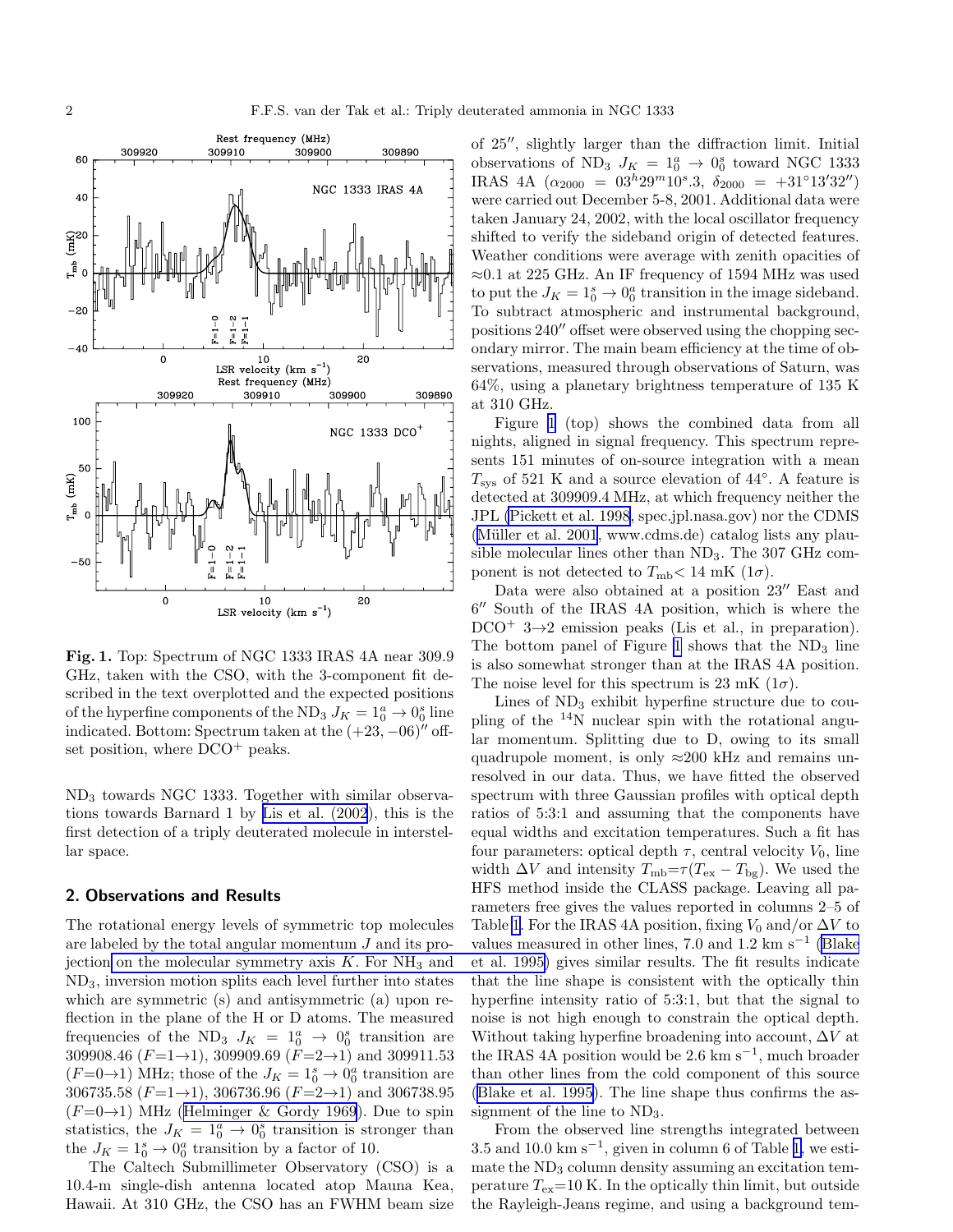<span id="page-2-0"></span>Table 1. Line parameters<sup> $a$ </sup>

| Position       |         | V٥          |             | $T_\mathrm{mb}\tau$ | $T_{\rm mb} dV$         | $N(T_{\rm ex}=10~{\rm K})$ | $N(T_{\rm ex}=5~{\rm K})$  |
|----------------|---------|-------------|-------------|---------------------|-------------------------|----------------------------|----------------------------|
|                |         | $km s^{-1}$ | $km s^{-1}$ | mK                  | $mK$ km s <sup>-1</sup> | $10^{11}$ cm <sup>-2</sup> | $10^{11}$ cm <sup>-2</sup> |
| <b>IRAS 4A</b> | 0.6(20) | 7.0(2)      | 1.6(6)      | 81(62)              | 71(21)                  | 2.9(9)                     | 6.3(19)                    |
| $DCO+$         | 0.1(27) | 6.5(1)      | 1.0(2)      | 149(22)             | 144(43)                 | 5.9(18)                    | 12.8(38)                   |

 $a$  Numbers in brackets denote the uncertainty in units of the last decimal

perature of  $T_{\text{bg}} = 2.7$  K, the velocity-integrated optical depth follows from

$$
\int T_{\rm mb} dV = \frac{h\nu}{k} \left( \frac{1}{e^{h\nu/kT_{\rm ex}}-1} - \frac{1}{e^{h\nu/kT_{\rm bg}}-1} \right) \int \tau dV
$$

so that

$$
\int \tau dV = \frac{c^3}{8\pi\nu^3} A N_u (e^{h\nu/kT_{\text{ex}}} - 1)
$$

with

$$
N_u = \frac{g_u N}{Q(T_{\text{ex}})} e^{-E_{\text{up}}/kT_{\text{ex}}}
$$

yields the column density estimates in column 7 of Table 1. Here,  $Q(T_{\rm ex})$  is the partition function  $\sum_{i} g_i e^{-E_i/kT_{\rm ex}},$  equal to 38.3 for  $T_{\rm ex}=10$  K. The Einstein A coefficient of  $2.57 \times 10^{-4}$  s<sup>-1</sup> follows from the dipole moment of 1.49 D [\(di Lonardo & Trombetti 1981](#page-3-0)).

The assumed value of  $T_{\text{ex}}$  represents a kinetic temperature at which chemical fractionation should be efficient. However, at densities well below the critical density of this line,  $10^7 - 10^8$  cm<sup>-3</sup>,  $T_{\text{ex}}$  will drop below  $T_{\text{kin}}$ , which changes the column density estimate. As an example, the last column of Table 1 gives the values for  $T_{ex}=5$  K.

#### 3. Abundance of  $ND_3$

To estimate the abundance of  $ND_3$  we have used the Monte Carlo radiative transfer program by [Hogerheijde & van der Tak \(2000,](#page-3-0) talisker.as.arizona.edu/∼michiel/ratran.html). Lacking auxiliary data on the  $DCO<sup>+</sup>$  position, we concentrate on NGC 1333 IRAS 4A, for which we take the temperature and density structure from [Stark et al. \(1999\)](#page-3-0). Between the outer and inner radii of 3100 and 10 AU, temperatures increase from 13 to 320 K, and densities from  $2 \times 10^6$ to  $4 \times 10^{11}$  cm<sup>-3</sup>;  $N(H_2)=3.1 \times 10^{23}$  cm<sup>-2</sup> in a 13" beam, but strongly depends on beam size due to the  $R^{-2}$  density distribution. The radiative transfer model for ND<sub>3</sub> includes the 30 terms up to 100 cm<sup>-1</sup> above ground, including the inversion splitting but not the hyperfine structure. Rate coefficients for de-excitation of  $NH_3$  in collisions with  $H_2$  from [Danby et al. \(1988\)](#page-3-0) are used, scaled to the different reduced mass of the  $ND_3-H_2$  system, and augmented with the terms that are Pauli-forbidden in NH3, and with transitions that would be ortho-para conversions in  $NH<sub>3</sub>$ . Initially, a constant abundance of  $ND_3$  (relative to  $H_2$ ) was assumed. The excitation of  $ND_3$  as a function of radius is calculated with the Monte Carlo program. The result is integrated over the line of sight and convolved with a 25′′ beam. The area under the synthetic line profile matches the observed value for  $ND_3/H_2 = 3.2 \times 10^{-12}$ .

As an alternative model, the  $ND_3$  abundance was assumed to follow that of  $H_2D^+$ . The major chemical formation path to  $ND_3$  starts with the reaction of  $NH_3$  with  $H_2D^+$  and its derivatives DCO<sup>+</sup> and N<sub>2</sub>D<sup>+</sup>, and proceeds through  $NH<sub>2</sub>D$  and  $ND<sub>2</sub>H$ . As a simple way to model this behaviour, we have assumed a constant  $H_2D^+/ND_3$  ratio. However, this ratio would vary in the case of a varying NH<sup>3</sup> abundance, and if the alternative route starting with the reaction of  $N^+$  with HD competes, which is slightly endothermic. In the absence of sufficient constraints, we keep  $H_2D^+/ND_3$  constant. Our two assumed ND<sub>3</sub> abundance profiles could be tested indirectly by observations of key deuterated molecules such as  $DCO^+$  and  $N_2D^+$ .

The  $H_2D^+$  abundance profile in NGC 1333 IRAS 4A was calculated analytically by [Stark et al. \(1999\)](#page-3-0), using assumed values for the cosmic-ray ionization rate  $(\zeta = 5 \times 10^{-17} \text{ s}^{-1})$  and the abundances of HD  $(2.8 \times 10^{-5})$ and D  $(2.8 \times 10^{-6})$ , and using a CO abundance of  $4 \times 10^{-6}$ estimated from  $C^{17}O$  data. Due to the small energy difference between  $H_3^+$  and  $H_2D^+$ , the  $H_2D^+$  abundance is strongly peaked toward large radii where temperatures are low. We have re-calculated the  $H_2D^+$  abundance profile using  $\zeta = 2.6 \times 10^{-17} \text{ s}^{-1}$ , the mean of the values implied by observations of  $H_3^+$  and  $H^{13}CO^+$  towards seven massive young stars [\(van der Tak & van Dishoeck 2000\)](#page-3-0). This calculation also includes dust radiation which the one by [Stark et al. \(1999](#page-3-0)) did not. The new calculations are still consistent with the measured  $H_2D^+$  line flux, and indicate an  $\rm H_2D^+$  abundance increasing from  $5\times 10^{-19}$  at a radius of 10 AU to  $5 \times 10^{-10}$  at  $R = 3100$  AU. To model the ND<sub>3</sub> data, models were run for several values of the  $H_2D^{\dagger}:\text{ND}_3$ ratio, and agreement between observed and calculated line flux was found for  $H_2D^+/ND_3=46$ . The ND<sub>3</sub> abundance at large radii is then  $1.0 \times 10^{-11}$ , a factor of 3 higher than that found assuming a constant  $ND<sub>3</sub>$  abundance.

## 4. Chemistry of  $ND<sub>3</sub>$

Table [2](#page-3-0) summarizes the measured column densities of NH<sup>3</sup> isotopomers toward NGC 1333 IRAS 4A. It is seen that  $N(NH_3)/N(NH_2D) \approx 10$  and  $N(NH_3)/N(ND_3) \approx 1000$ ; no observations of  $ND<sub>2</sub>H$  exist yet. The available data suggest a trend where with each  $H\rightarrow D$  substitution, the column density drops by an order of magnitude. Current models of gas-phase chemistry, on the other hand, predict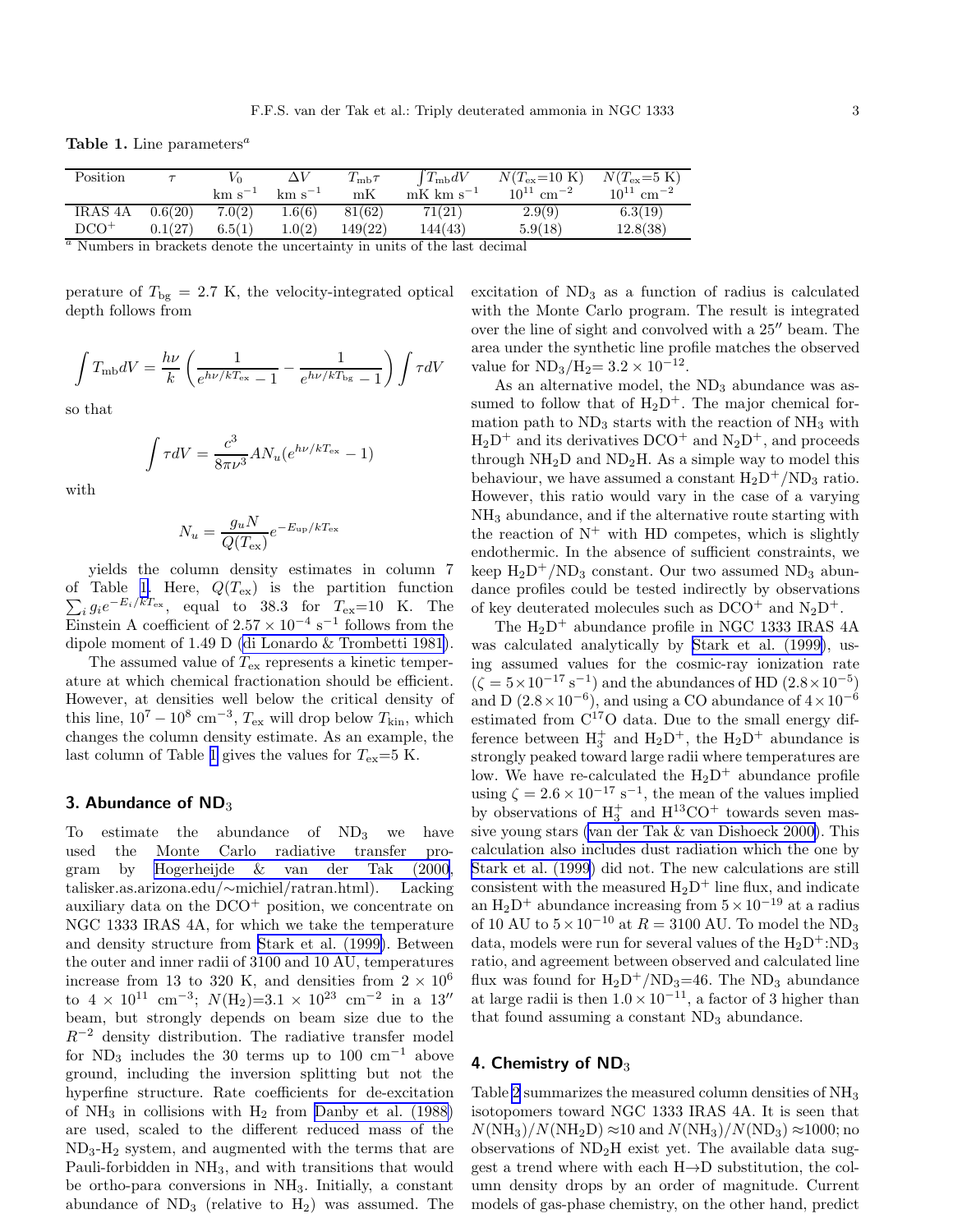<span id="page-3-0"></span>Table 2. Column densities of ammonia isotopomers towards NGC 1333 IRAS 4A

| <b>Species</b>    | $\rm cm^{-2}$           | Beam<br>$^{\prime\prime}$ | Reference               |
|-------------------|-------------------------|---------------------------|-------------------------|
| NH <sub>3</sub>   | $3.1(4) \times 10^{14}$ | 74                        | Shah $& Wootten (2001)$ |
| NH <sub>2</sub> D | $2.2(7) \times 10^{13}$ | 90                        | Shah $& Wootten (2001)$ |
| ND <sub>3</sub>   | $2.9(9) \times 10^{11}$ | 25                        | this work               |

that  $ND_2H/ND_3 > NH_2D/ND_2H > NH_3/NH_2D$  (Rodgers & Charnley 2001), unless deuteron transfer reactions are much more rapid than proton transfers. The same trend is expected in the case of grain surface chemistry. However, the measured column densities are uncertain by  $\approx 30\%$  due to calibration, so their ratios could be off by a factor of two and cannot be used to rule out either mechanism.

Since a straightforward comparison of column densities may be complicated by the differences in beam size of the data in Table 2, we have determined the  $NH<sub>3</sub>$  abundance toward NGC 1333 IRAS 4A using the approach of § [3.](#page-2-0) The same temperature and density structure as in § [3](#page-2-0) are used, and the original collisional rate coefficients of Danby et al. (1988). Based on the UMIST database (Le Teuff et al. 2000, www.rate99.co.uk), the rates of the major destruction reactions of NH<sub>3</sub> do not depend on temperature. Formation of  $NH<sub>3</sub>$  is mainly by dissociative recombination of  $NH_4^+$ , the rate of which has a  $T^{-0.5}$  dependence, which in the model for NGC 1333 IRAS 4A corresponds to a factor of 5. This factor is dwarfed by the exponential increase in  $H_2D^+$  so only constant-abundance models have been considered for  $NH<sub>3</sub>$ . The observations of Shah & Wootten (2001) are reproduced for  $NH_3/H_2=1\times 10^{-8}$ .

Rodgers & Charnley (2001) present a chemical scheme to form deuterated ammonia in the gas phase, which assumes that the branching ratios of dissociative recombination are statistical and that the relevant reaction rates are isotope-independent. Using this scheme, for  $NH_3/NH_2D=10$  (Table 2), an abundance ratio of  $NH<sub>3</sub>/ND<sub>3</sub>$  of  $\approx$ 10000 is expected. The observed value of  $10^{-8}/10^{-11} = 1000$  is inconsistent with this prediction. This disagreement may indicate that a detailed chemical network is needed instead of a statistical treatment. In addition,  $NH<sub>3</sub>/NH<sub>2</sub>D$  was measured in an arcmin-sized region and may be  $< 10$  within the  $25''$  CSO beam. Based on the observed  $NH_3/ND_3$  ratio,  $NH_3/NH_2D$  could approach unity on small scales.

In the case of surface chemistry, the observed  $NH<sub>3</sub>/ND<sub>3</sub>$  ratio implies an atomic D/H ratio of  $\approx 0.15$ in the gas phase (Rodgers & Charnley 2001). This is significantly higher than the values of  $10^{-2} - 10^{-3}$  in the chemical models of Roberts & Millar (2000). Based on this discrepancy and on the closer agreement of the observed  $NH<sub>3</sub>/ND<sub>3</sub>$  ratio with the gas-phase prediction for  $NH_3/NH_2D=10$ , we tentatively conclude that ionmolecule reactions are presently the preferred formation mechanism of  $NH_3$  in NGC 1333. This mechanism can reproduce the observed deuteration levels if deuteron trans-

fer reactions are much faster than proton transfers. In the future, this conclusion should be tested through measurements of the  $NH_3$ ,  $NH_2D$ ,  $ND_2H$  and  $ND_3$  abundances in a larger source sample. Any conclusion drawn from such data will be much stronger if the lines are measured with similar beam sizes. More detailed chemical networks are also needed. Such a project could constrain the relative importance of gas-phase and grain-surface deuteration as a function of environment.

Acknowledgements. The CSO is supported by NSF grant AST 99-80846. HSPM acknowledges support from the Deutsche Forschungsgemeinschaft (DFG) via grant SFB 494.

## **References**

- Blake, G. A., Sandell, G., van Dishoeck, E. F., et al. 1995, ApJ, 441, 689
- Ceccarelli, C., Castets, A., Loinard, L., Caux, E., & Tielens, A. G. G. M. 1998, A&A, 338, L43
- Charnley, S. B., Tielens, A. G. G. M., & Rodgers, S. D. 1997, ApJ, 482, L203
- Danby, G., Flower, D. R., Valiron, P., Schilke, P., & Walmsley, C. M. 1988, MNRAS, 235, 229
- Dartois, E. & d'Hendecourt, L. 2001, A&A, 365, 144
- di Lonardo, G. & Trombetti, A. 1981, Chem. Phys. Lett., 84, 327
- Gibb, E. L., Whittet, D. C. B., Schutte, W. A., et al. 2000, ApJ, 536, 347
- Helminger, P. & Gordy, W. 1969, Physical Review, 188, 100
- Hogerheijde, M. R. & van der Tak, F. F. S. 2000, A&A, 362, 697
- Lacy, J. H., Faraji, H., Sandford, S. A., & Allamandola, L. J. 1998, ApJ, 501, L105
- Le Teuff, Y. H., Millar, T. J., & Markwick, A. J. 2000, A&AS, 146, 157
- Lis, D. C., Roueff, E., Gerin, M., et al. 2002, ApJ, in press
- Loinard, L., Castets, A., Ceccarelli, C., Caux, E., & Tielens, A. G. G. M. 2001, ApJ, 552, L163
- Müller, H. S. P., Thorwirth, S., Roth, D. A., & Winnewisser, G. 2001, A&A, 370, L49
- Pickett, H. M., Poynter, R. L., Cohen, E. A., et al. 1998, J. Quant. Spectrosc. Radiat. Transfer, 60, 883
- Roberts, H. & Millar, T. J. 2000, A&A, 361, 388
- Rodgers, S. D. & Charnley, S. B. 2001, ApJ, 553, 613
- Roueff, E., Tiné, S., Coudert, L. H., et al. 2000, A&A, 354, L63
- Saito, S., Ozeki, H., Ohishi, M., & Yamamoto, S. 2000, ApJ, 535, 227
- Shah, R. Y. & Wootten, A. 2001, ApJ, 554, 933
- Stark, R., van der Tak, F. F. S., & van Dishoeck, E. F. 1999, ApJ, 521, L67
- Turner, B. E. 1990, ApJ, 362, L29
- —. 2001, ApJS, 136, 579
- van der Tak, F. F. S. & van Dishoeck, E. F. 2000, A&A, 358, L79